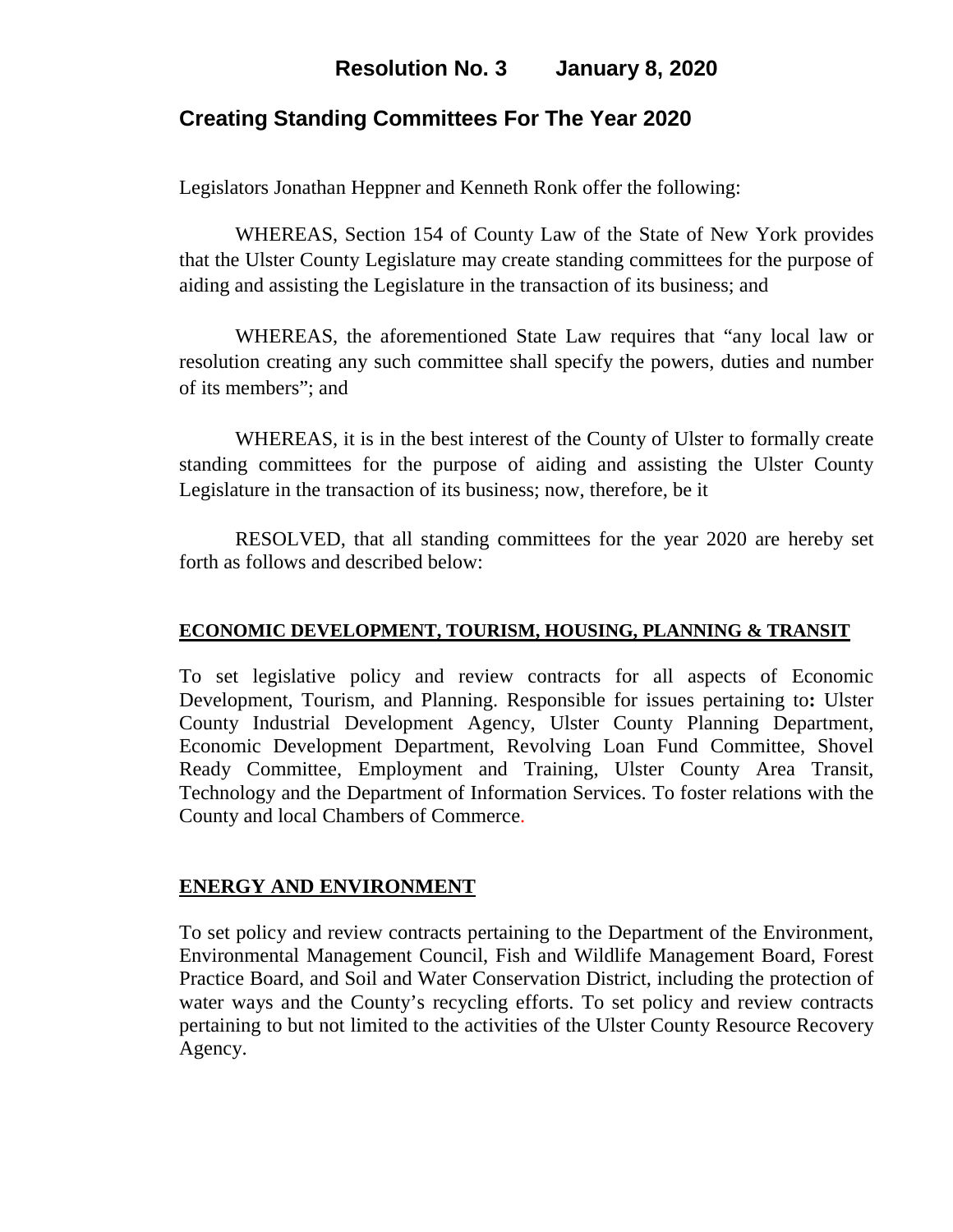### **- Page 2 -**

# **Resolution No. 3 January 8, 2020**

# **Creating Standing Committees For The Year 2020**

### **LAW ENFORCEMENT AND PUBLIC SAFETY**

To set policy and review contracts pertaining to the following County Departments and Divisions: Ulster County Sheriff and the Law Enforcement Center, Probation, Restorative Justice, Emergency Communications/Emergency Management, Arson Task Force, Fire Coordinator, EMS Coordinator, STOP DWI, District Attorney, Consumer Fraud Bureau, Safety and Public Defender.

### **LAWS AND RULES, GOVERNMENTAL SERVICES**

To set policy and review contracts pertaining to the following County Departments and Divisions: Board of Elections, County Attorney, County Comptroller, Weights and Measures, Human Rights, Insurance, and Board of Ethics. To oversee Legislative policy and revisions the Legislature wants to see implemented in the Ulster County Charter and the Administrative Code. To review and maintain the Rules of the Legislature and to review and approve all local laws for legal sufficiency only, unless Laws and Rules, Governmental Services is the committee of original jurisdiction. To approve all late resolutions, considering lateness and content prior to submittal to the full Legislature. To approve resolutions required to be referred to it under the Rules of the Legislature.

### **LEGISLATIVE PROGRAMS, EDUCATION AND COMMUNITY SERVICES**

To set policy and review contracts pertaining and related to the following: Arts, Ulster County Community College, Historian, Libraries, Cornell Cooperative Extension, Community Action, Office for the Aging, Youth Bureau, and Veterans Affairs.

### **PUBLIC HEALTH AND SOCIAL SERVICES**

To set policy for and review contracts pertaining to the following County Departments and Divisions: Health, Mental Health, and Social Services.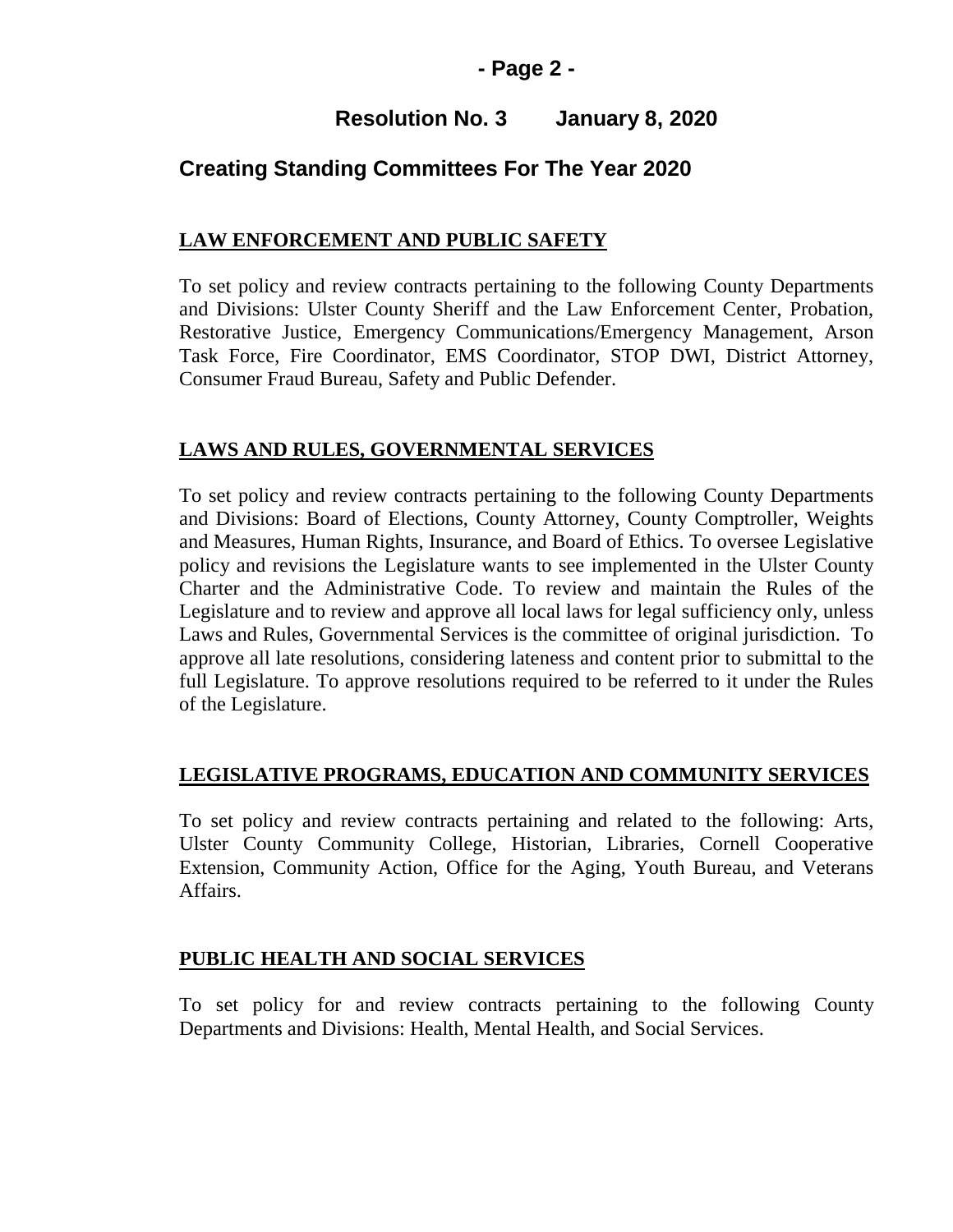### **- Page 3 -**

# **Resolution No. 3 January 8, 2020**

### **Creating Standing Committees For The Year 2020**

### **PUBLIC WORKS AND CAPITAL PROJECTS**

To set policy for and review contracts pertaining to the following County Departments and Divisions: Public Works (including Parks, Highways, and Buildings and Grounds), Fleet Management and Capital Projects.

### **WAYS AND MEANS**

To recommend the Legislature's position on all budgetary and financial matters of the County. To review contracts pertaining to the following departments: County Clerk, Finance, Innovation Division, Personnel, Purchasing, and Real Property Tax Services. To approve all resolutions with financial impacts to the County, excluding those financial impacts limited solely to legislative advertising expenses;

and, be it further

RESOLVED, that each of the standing committees set forth herein and above shall consist of five to eight members; and, be it further

RESOLVED, that nothing herein shall be deemed to authorize the delegation of any of the powers, duties or responsibilities of the County Legislature or any officer thereof except as otherwise expressly authorized by law,

and move its adoption.

#### ADOPTED BY THE FOLLOWING VOTE:

AYES: 23 NOES: 0

Passed Committee: Committee of the Whole on January 8, 2020

FINANCIAL IMPACT: NONE